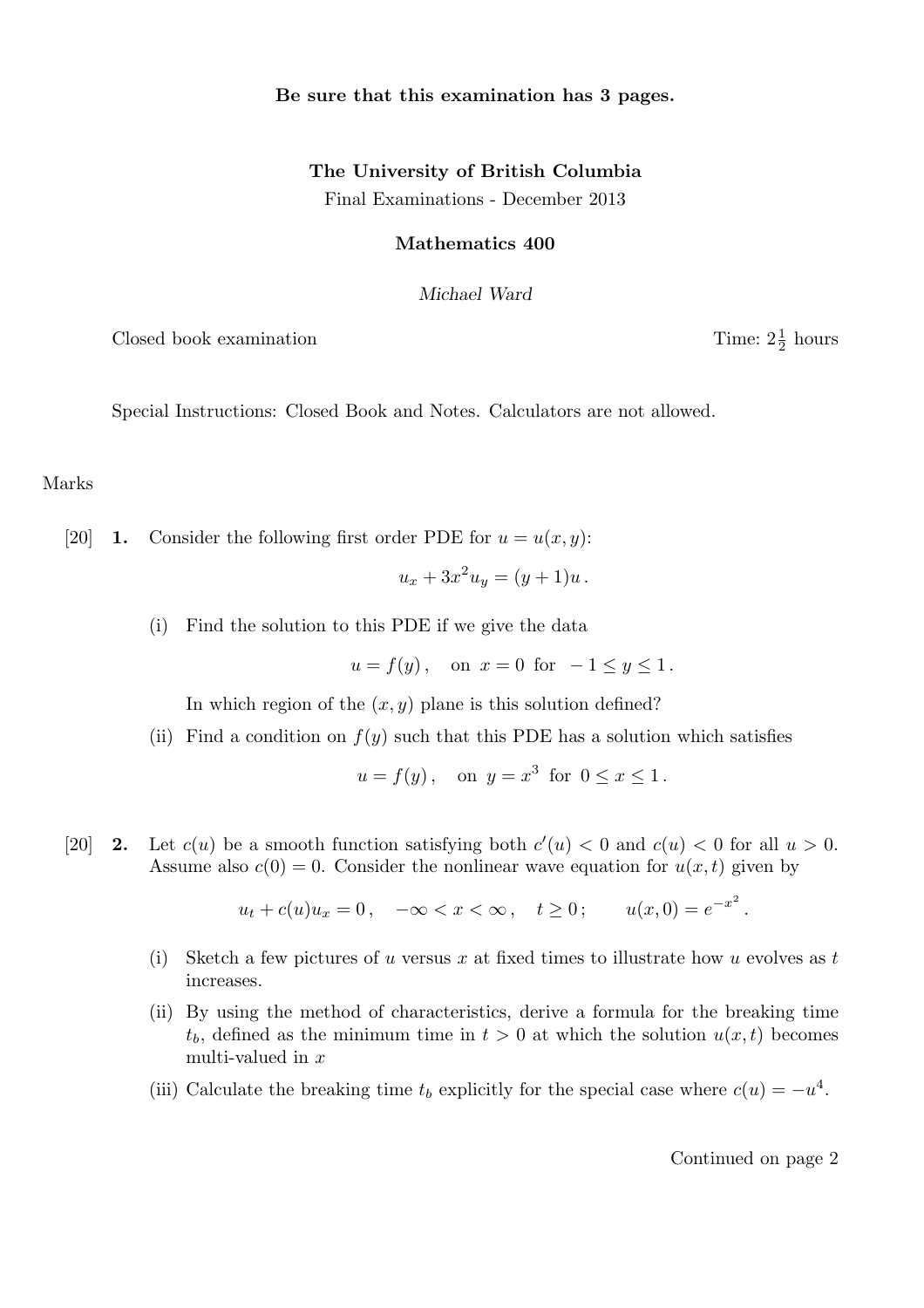[20] **3.** Consider Laplace's equation for  $u = u(r, \theta)$  in the wedge  $0 \le r \le R$ ,  $0 \le \theta \le \alpha$ , where  $(r, \theta)$  are polar coordinates:

$$
u_{rr} + \frac{1}{r}u_r + \frac{1}{r^2}u_{\theta\theta} = 0, \quad 0 \le r \le R, \quad 0 \le \theta \le \alpha,
$$
  

$$
u(r, 0) = 0, \quad u(r, \alpha) = 0, \quad u(R, \theta) = 1, \quad u \text{ bounded as } r \to 0.
$$

Here  $R > 0$  and  $0 < \alpha < 2\pi$ .

- (i) By summing an appropriate eigenfunction expansion, find a compact form for the solution to this PDE.
- (ii) From the solution in (i), show that the leading order behavior for u as  $r \to 0$ is  $u \approx Ar^{\beta} \sin(\beta \theta)$  for some constants A and  $\beta$ . Calculate the constants A and β explicitly. For what values of the wedge-angle  $\alpha$  is the partial derivative  $u_r$ bounded as  $r \to 0$ ? (Remark: you can still find  $\beta$  even if you are unable to solve part (i)).
- [20] 4. Consider a sphere of radius a with azimuthal symmetry and with surface potential  $u(a, \theta) = f(\theta)$ . Then, the solution  $u(r, \theta)$  to the axisymmetric Laplace's equation, defined both inside and outside the sphere, satisfies

$$
\frac{1}{r^2} (r^2 u_r)_r + \frac{1}{r^2 \sin \theta} (\sin \theta u_\theta)_\theta = 0, \quad 0 < r < \infty, \quad 0 < \theta < \pi,
$$
\n
$$
u(a, \theta) = f(\theta), \quad 0 < \theta < \pi,
$$
\nu bounded as  $r \to 0$  and  $r \to \infty$ ; *u* bounded as  $\theta \to 0$  and  $\theta \to \pi$ .

- (i) Imposing that u is continuous across  $r = a$  calculate  $u(r, \theta)$  for  $r > a$  and then for  $0 < r < a$ .
- (ii) In terms of  $f(\theta)$ , give a formula for the surface charge density  $\sigma(\theta)$  defined by

$$
\sigma(\theta) = \frac{\partial u}{\partial r}\Big|_{r=a^+} - \frac{\partial u}{\partial r}\Big|_{r=a^-}.
$$

(iii) Calculate  $\sigma(\theta)$  explicitly when  $f(\theta) = \cos(3\theta)$ . (Hint: you need the identity  $\cos^3\theta = \frac{3}{4}$  $\overline{4}$  $\cos\theta + \frac{1}{4}$ 4  $cos(3\theta)$ . The first few Legendre polynomials are given on the next page).

Continued on page 3